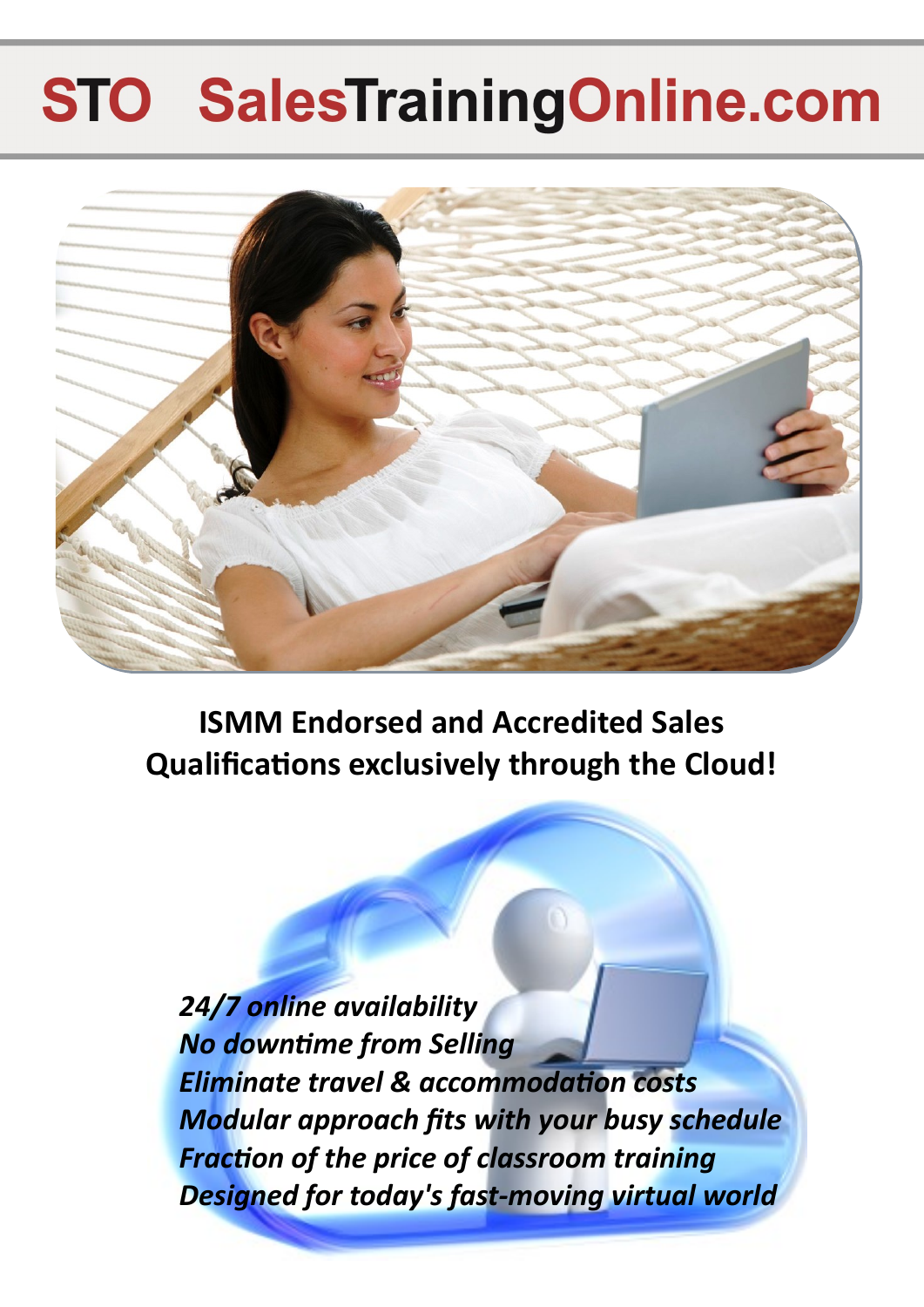

### **Professional Endorsement**

*"SalesTrainingOnline.com is an ideal resource in today's busy world because people can fit training into their busy schedules. Bite-sized online training has the advantage that people learn at their own pace, as well as registering their training with us.* 

*Assessing candidates verifies knowledge has been gained and retained. Candidates are provided ISMM Accredited or Endorsed Certificates upon completing qualifications.*

*ISMM has verified that SalesTrainingOnline.com materials are built to UK government standards. The online approach also fits extremely well with our Continuous Professional Development philosophy and requirements."* 

**Denise Edens, Director of Education, ISMM**

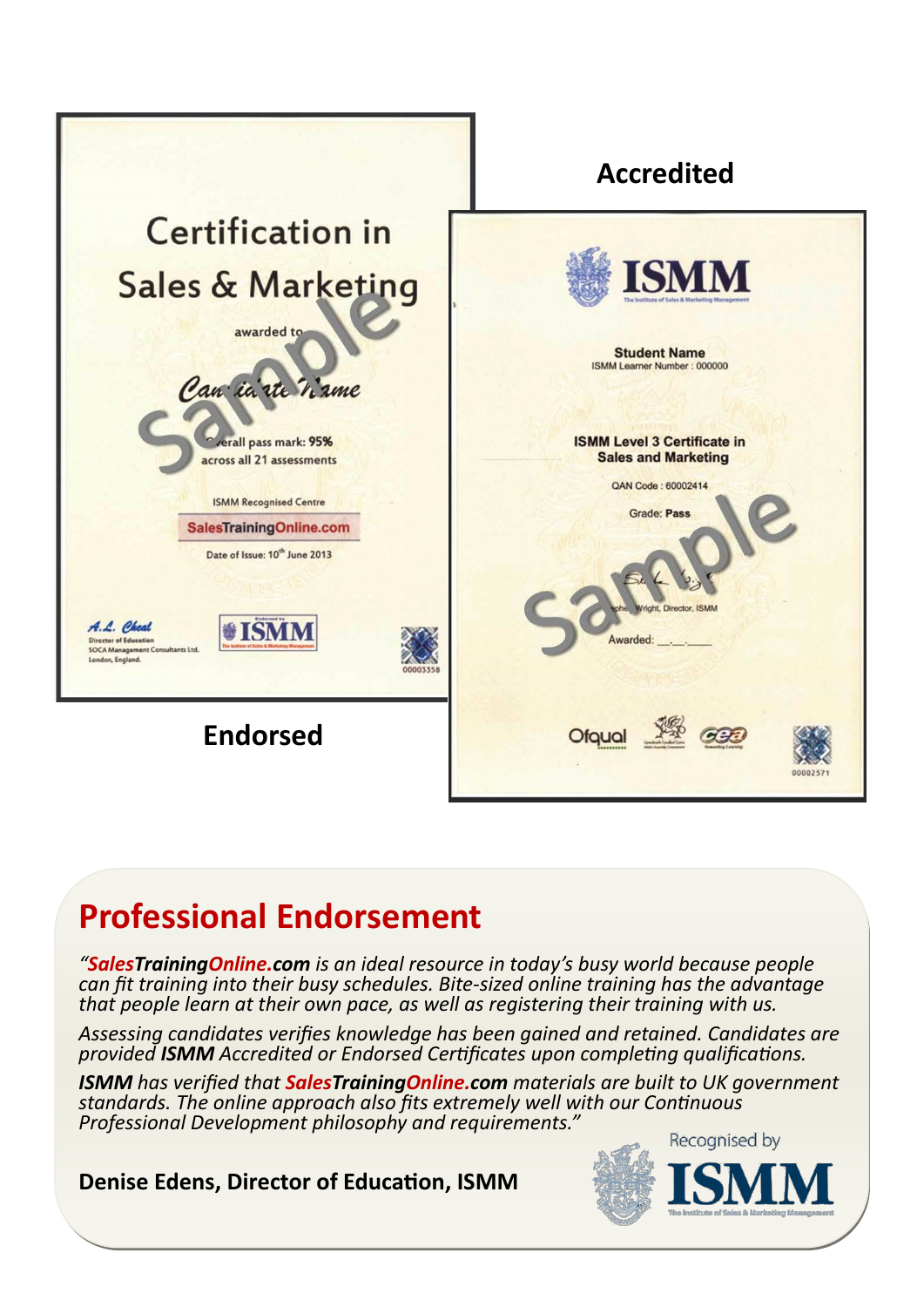**The Endorsed Sales Training library contains these course titles, each lasting around 30 minutes. Course assessments are also available to ensure knowledge is retained.** 

#### **Technical Skills**

**Importance of Commercial Awareness Targeting Buyers & Building a Pipeline Effective Questioning Techniques Selling Solutions to Customers Using the Sales Cycle** 

**Features, Advantages & Benefits Closing Sales in your Timeframe Discovering Customer Needs Sales Account Planning Matching the Buying Cycle** 

#### **Managerial Skills**

**Using Value Propositions Marketing Products & Services Delivering Effective Presentations Building Business Relationships Understanding Business Strategies** 

#### **Behavioural Skills**

**Planning & Time Management Influencing Skills Negotiating Skills Listening Skills Motivational Skills Using Body Language** 

#### **Unparalleled Benefits**

- $\sqrt{ }$  ISMM Accredited and Endorsed Sales training delivered across the internet, wherever and whenever you need it, to help make you more successful in any sales situation.
- Candidates can take the **ISMM** endorsed *Certification in Sales and Marketing* or the **ISMM Level 3 Certificate in Sales and Marketing** as part of our programmes.
- $\sqrt{ }$  Candidates no longer need to leave their place of work for classroom-based training, avoiding travel, accommodation, lecturer, venue and material costs. None of these items provide any on-going value and you pay for what you retain.
- $\sqrt{ }$  Our approach to training and government backed sales training with built-in assessments is a *step change* to exploits the latest learning technology.
- $\sqrt{ }$  We support reduction of your carbon footprint with the planet's greenest training.
- $\sqrt{ }$  Candidates and their line managers are provided a detailed and on-going record of the sales training progress, through emails sent in real time.
- $\sqrt{ }$  Personalised areas of the website reflect your company's branding and reinforce your investment in the development of your employees' sales skills.